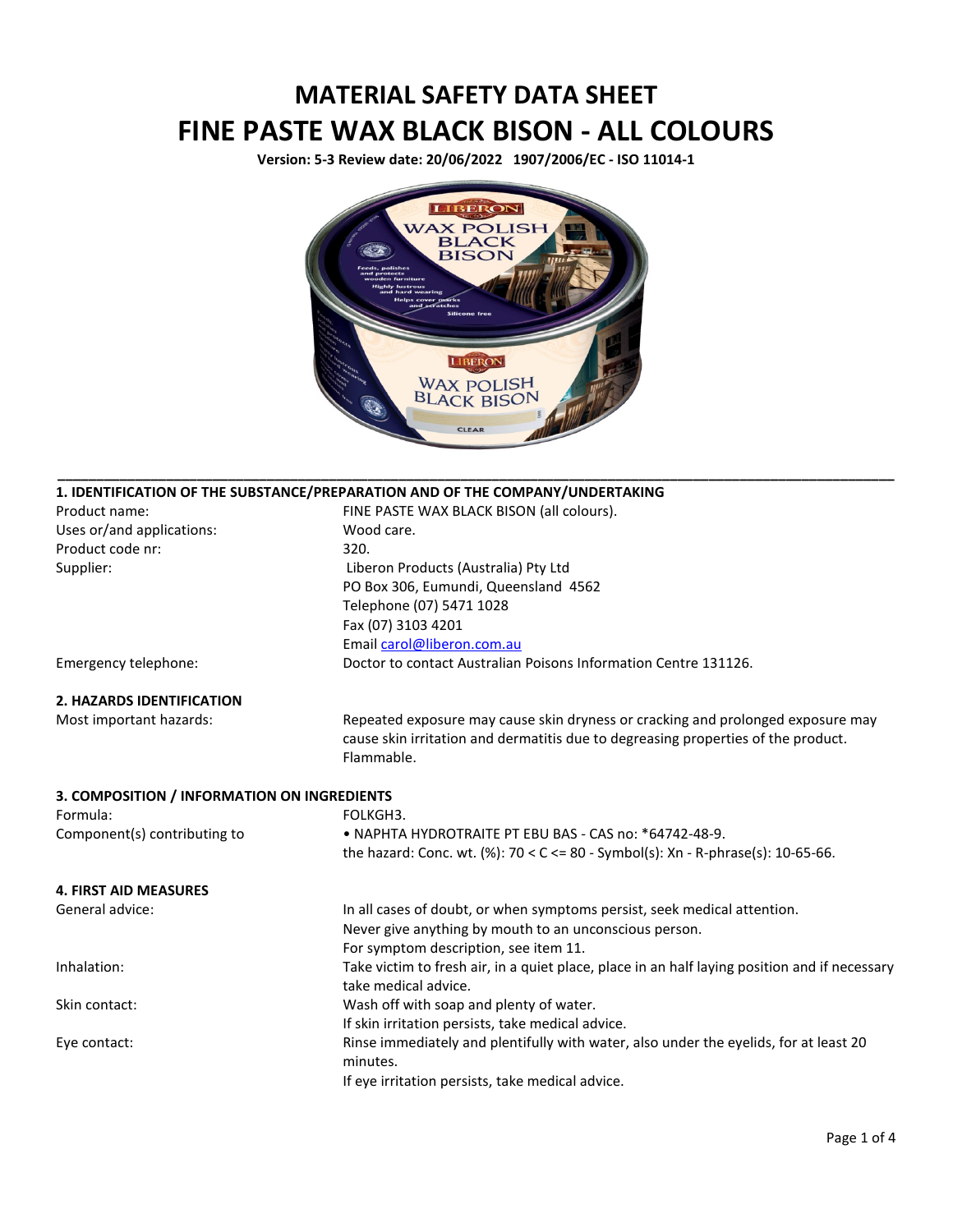## **SAFETY DATA SHEET FINE PASTE WAX BLACK BISON - ALL COLOURS**

**Version: 5-3 Review date: 20/06/2002 1907/2006/EC - ISO 11014-1 \_\_\_\_\_\_\_\_\_\_\_\_\_\_\_\_\_\_\_\_\_\_\_\_\_\_\_\_\_\_\_\_\_\_\_\_\_\_\_\_\_\_\_\_\_\_\_\_\_\_\_\_\_\_\_\_\_\_\_\_\_\_\_\_\_\_\_\_\_\_\_\_\_\_\_\_\_\_\_\_\_\_\_\_\_\_\_\_\_\_\_\_\_\_\_\_\_\_\_\_\_\_\_\_\_\_\_\_** 

| Ingestion:                                                               | If accidentally swallowed obtain immediate medical attention. Keep at rest. Do NOT<br>induce vomiting.<br>Rinse mouth, do not drink anything, keep quiet, and go immediately to hospital or to a<br>doctor. |
|--------------------------------------------------------------------------|-------------------------------------------------------------------------------------------------------------------------------------------------------------------------------------------------------------|
| <b>5. FIRE-FIGHTING MEASURES</b>                                         |                                                                                                                                                                                                             |
| Suitable extinguishing media:                                            | Dry chemical powder, alcohol-resistant foam, carbon dioxide (CO2), water spray, sand,<br>earth.                                                                                                             |
| Extinguishing media which must<br>NOT be used for safety reasons:        | Do not use water jet.                                                                                                                                                                                       |
| Specific method(s):                                                      | If area is heavily exposed to fire and if conditions permit, let fire burn itself out because<br>water may increase the area contaminated.                                                                  |
| Specific fire hazard(s):                                                 | In case of fire, product decomposes in: carbon oxides (CO and CO2) and smokes.<br>Concerning product toxicity, see item 11 and about product stability and reactivity see<br>item 10.                       |
| Special protective equipment for fire-<br>fighters:                      | Use a self-contained breathing apparatus and also a protective suit.                                                                                                                                        |
| <b>6. ACCIDENTAL RELEASE MEASURES</b>                                    |                                                                                                                                                                                                             |
| Personal precaution(s):                                                  | Ensure adequate ventilation.                                                                                                                                                                                |
|                                                                          | Concerning personal protective equipment to use, see item 8.                                                                                                                                                |
| Environmental precaution(s):                                             | Do not allow material to contaminate ground water system.                                                                                                                                                   |
|                                                                          | Concerning disposal elimination after cleaning, see item 13.                                                                                                                                                |
| Method(s) for cleaning up:                                               | Shovel into suitable and closed container for disposal.                                                                                                                                                     |
| 7. HANDLING AND STORAGE<br>Handling:                                     |                                                                                                                                                                                                             |
| - Precaution(s):                                                         | Smoking, eating and drinking is prohibited in areas of storage and use.                                                                                                                                     |
| - Technical condition(s):                                                | Maximum handling temperature: 55°C                                                                                                                                                                          |
| - Safe handling advice(s):<br>Storage:                                   | Avoid letting the product become dry.                                                                                                                                                                       |
| - Precaution(s):                                                         | Store in a place accessible by authorized persons only.                                                                                                                                                     |
| - Storage condition(s):                                                  | Keep container tightly closed and at a temperature not exceeding (°C): 55°C<br>Keep away from sources of ignition - No smoking.                                                                             |
|                                                                          | Store away from direct sunlight or other heat sources.                                                                                                                                                      |
|                                                                          | Store in a well-ventilated place.                                                                                                                                                                           |
| - Separation of incompatible product(s):<br>- Packaging / tank material: | Keep away from: strong acids, strong bases and oxidizing compounds.<br>Stainless steel, mild steel.                                                                                                         |
| - Unsuitable packaging materials:                                        | Avoid certain plastics which are soluble in product.                                                                                                                                                        |
|                                                                          |                                                                                                                                                                                                             |
| 8. EXPOSURE CONTROLS / PERSONAL PROTECTION                               |                                                                                                                                                                                                             |
| Engineering measure(s):                                                  | Ensure adequate ventilation, especially in confined areas.                                                                                                                                                  |
| Control parameter(s):<br>- Exposure limit(s):                            | None.                                                                                                                                                                                                       |
| Personal protection equipment:                                           |                                                                                                                                                                                                             |
| - Respiratory protection:                                                | No personal breathing protective equipment is normally required.                                                                                                                                            |
| - Hand protection:                                                       | Nitrile rubber gloves.                                                                                                                                                                                      |
| - Skin and body protection:                                              | Solvent-resistant apron and boots.                                                                                                                                                                          |
| - Eye protection:                                                        | Safety glasses or face shield.                                                                                                                                                                              |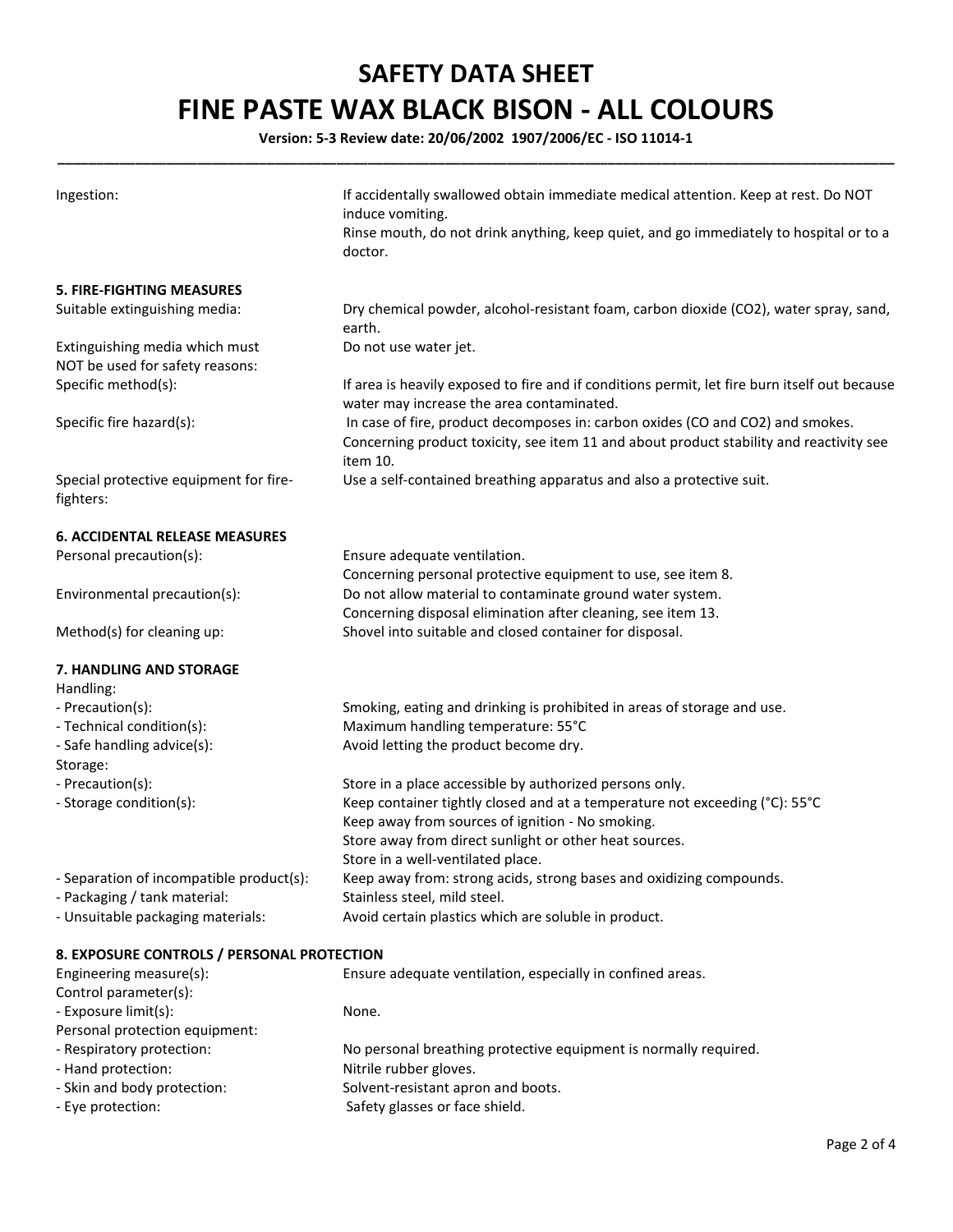## **SAFETY DATA SHEET FINE PASTE WAX BLACK BISON - ALL COLOURS**

**Version: 5-3 Review date: 20/06/2002 1907/2006/EC - ISO 11014-1 \_\_\_\_\_\_\_\_\_\_\_\_\_\_\_\_\_\_\_\_\_\_\_\_\_\_\_\_\_\_\_\_\_\_\_\_\_\_\_\_\_\_\_\_\_\_\_\_\_\_\_\_\_\_\_\_\_\_\_\_\_\_\_\_\_\_\_\_\_\_\_\_\_\_\_\_\_\_\_\_\_\_\_\_\_\_\_\_\_\_\_\_\_\_\_\_\_\_\_\_\_\_\_\_\_\_\_\_** 

| Hygiene measure(s):                                         | Do not eat, drink, or smoke during work.<br>Keep away from food, drink and animal feed.<br>Keep workplace clean and tidy as much as possible. |
|-------------------------------------------------------------|-----------------------------------------------------------------------------------------------------------------------------------------------|
| 9. PHYSICAL AND CHEMICAL PROPERTIES<br>General information: |                                                                                                                                               |
| - Physical state / form:                                    | Paste.                                                                                                                                        |
| - Colour:                                                   | Pale Yellow to Dark Brown depending on colour chosen.                                                                                         |
| - Odour:                                                    | Characteristic.                                                                                                                               |
| Important health, safety and environmental information:     |                                                                                                                                               |
| - PH:                                                       | Not applicable.                                                                                                                               |
| - Boiling point/range:                                      | 155-200°C.                                                                                                                                    |
| - Flash point:                                              | 38° C.                                                                                                                                        |
| - Explosion limits:                                         | Not applicable.                                                                                                                               |
| - Relative density (water = 1):                             | $0.7 - 0.8$ .                                                                                                                                 |
| - Viscosity:                                                | $> 7 * 10 - 6$ m2/s.                                                                                                                          |
| - Water solubility:                                         | No water mixable.                                                                                                                             |
| - Fat solubility:                                           | Not applicable.                                                                                                                               |
| - Solvent solubility:                                       | Soluble in hydrocarbons.                                                                                                                      |
|                                                             |                                                                                                                                               |
| <b>10. STABILITY AND REACTIVITY</b>                         |                                                                                                                                               |
| Stability:                                                  | Stable in use and storage conditions as recommended in item 7.                                                                                |
| Condition(s) to avoid:                                      | Do not expose at temperatures above 55°C.                                                                                                     |
| Material(s) to avoid:                                       | Avoid certain plastics which are soluble in product.                                                                                          |
|                                                             | Hazardous decomposition products: Hazardous decomposition products may be                                                                     |
|                                                             | released during prolonged heating like smokes, carbon monoxide and dioxide.                                                                   |
|                                                             |                                                                                                                                               |
| <b>11. TOXICOLOGICAL INFORMATION</b>                        |                                                                                                                                               |
| Acute toxicity:                                             |                                                                                                                                               |
| - Inhalation:                                               | None.                                                                                                                                         |
| - Skin contact:                                             | Components of the product may be absorbed into the body through the skin.                                                                     |
|                                                             | Frequent or prolonged contacts may defat and dry the skin, leading to discomfort and                                                          |
|                                                             | dermatitis.                                                                                                                                   |
| - Eyes contact:                                             | Liquid splashes in the eye may cause irritation (pain, redness)                                                                               |
| - Ingestion:                                                | May cause gastrointestinal irritation, nausea, vomiting and diarrhea.                                                                         |
| Chronic toxicity:                                           | Did not show carcinogenic, teratogenic or mutagenic effects in animal experiments.                                                            |
| Specific effect(s):                                         | Use of alcoholic beverages may enhance toxic effects.                                                                                         |
| <b>12. ECOLOGICAL INFORMATION</b>                           |                                                                                                                                               |
| General information(s):                                     | There is no data available on the product itself.                                                                                             |
| Persistence and degradability:                              | Product has only a limited biodegradability in soil and water.                                                                                |
| Bioaccumulation:                                            | None bioaccumulation.                                                                                                                         |
| Environmental toxicity:                                     | May be dangerous for environment.                                                                                                             |
| Other adverse effects:                                      | None.                                                                                                                                         |
|                                                             |                                                                                                                                               |
| <b>13. DISPOSAL CONSIDERATIONS</b>                          |                                                                                                                                               |
| Waste / unused products:                                    | Collect all waste in suitable and labeled containers and dispose according to local                                                           |
|                                                             | legislation.                                                                                                                                  |
|                                                             | Can be recycled.                                                                                                                              |
|                                                             |                                                                                                                                               |

Do not dispose of waste into sewer. Can be incinerated according to local regulations.